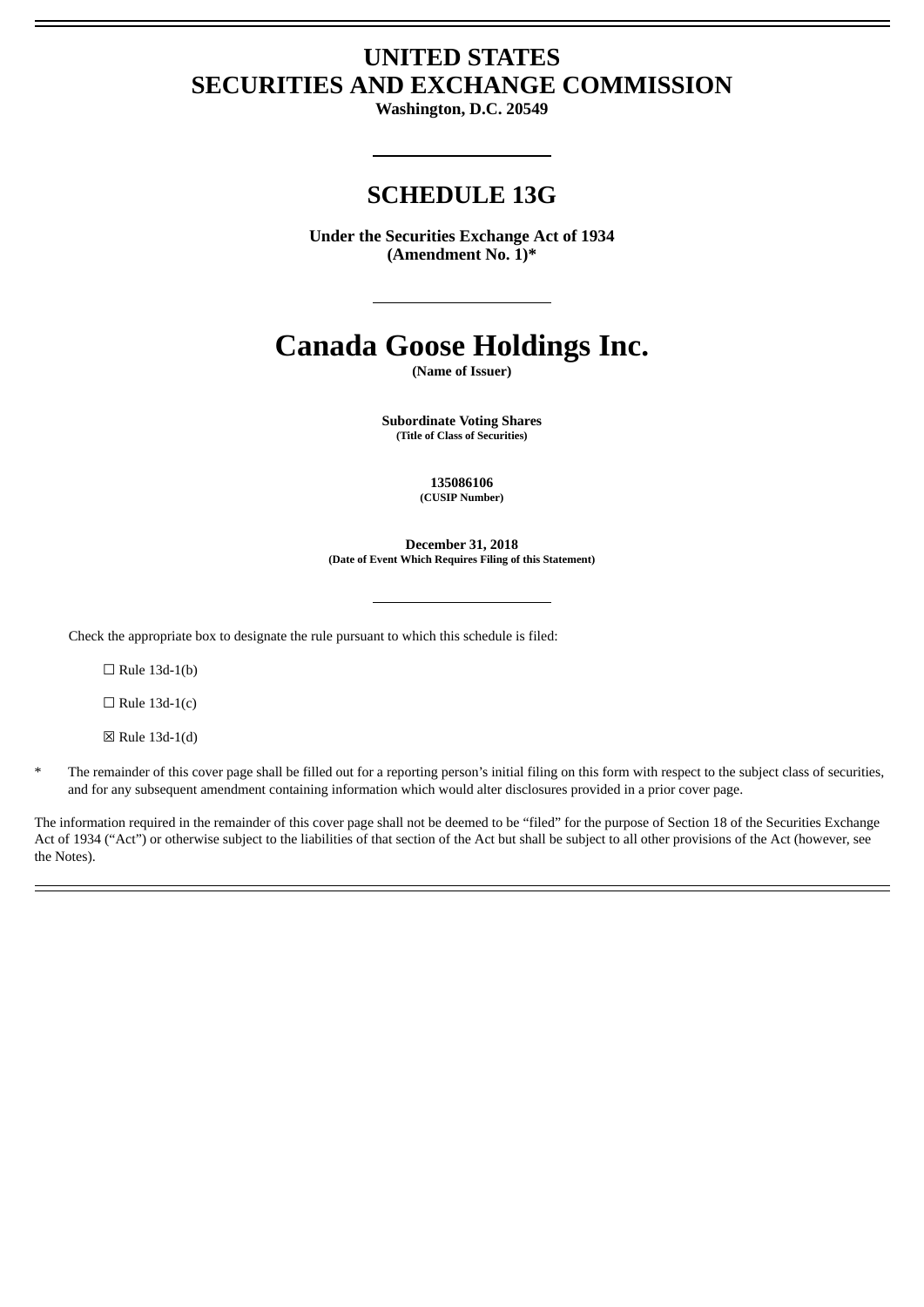CUSIP No. 135086106 **13G** Page 2 of 6 Pages

| $\mathbf{1}$                           | <b>NAME OF REPORTING PERSON</b>                                                    |                |                               |  |  |  |
|----------------------------------------|------------------------------------------------------------------------------------|----------------|-------------------------------|--|--|--|
|                                        | Brent (BC) Participation S.à r.l.                                                  |                |                               |  |  |  |
| $\overline{2}$                         | CHECK THE APPROPRIATE BOX IF A MEMBER OF A GROUP*<br>$(a) \boxtimes$<br>(b) $\Box$ |                |                               |  |  |  |
| 3                                      | <b>SEC USE ONLY</b>                                                                |                |                               |  |  |  |
| $\overline{4}$                         | CITIZENSHIP OR PLACE OF ORGANIZATION                                               |                |                               |  |  |  |
|                                        | Luxembourg                                                                         |                |                               |  |  |  |
|                                        |                                                                                    | 5              | <b>SOLE VOTING POWER</b>      |  |  |  |
| <b>NUMBER OF</b>                       |                                                                                    |                | $\bf{0}$                      |  |  |  |
|                                        | <b>SHARES</b>                                                                      | 6              | <b>SHARED VOTING POWER</b>    |  |  |  |
| <b>BENEFICIALLY</b><br><b>OWNED BY</b> |                                                                                    |                | 30,873,742 Shares             |  |  |  |
| <b>EACH</b>                            |                                                                                    | $\overline{7}$ | <b>SOLE DISPOSITIVE POWER</b> |  |  |  |
|                                        | <b>REPORTING</b><br><b>PERSON</b>                                                  |                | $\bf{0}$                      |  |  |  |
| <b>WITH</b>                            |                                                                                    | 8              | SHARED DISPOSITIVE POWER      |  |  |  |
|                                        |                                                                                    |                | 30,873,742 Shares             |  |  |  |
| 9                                      | AGGREGATE AMOUNT BENEFICIALLY OWNED BY EACH REPORTING PERSON                       |                |                               |  |  |  |
|                                        | 30,873,742 Shares                                                                  |                |                               |  |  |  |
| 10                                     | CHECK IF THE AGGREGATE AMOUNT IN ROW (9) EXCLUDES CERTAIN SHARES $\Box$            |                |                               |  |  |  |
|                                        |                                                                                    |                |                               |  |  |  |
| 11                                     | PERCENT OF CLASS REPRESENTED BY AMOUNT IN ROW 9                                    |                |                               |  |  |  |
| 34.5%                                  |                                                                                    |                |                               |  |  |  |
| 12                                     | TYPE OF REPORTING PERSON                                                           |                |                               |  |  |  |
|                                        | 00                                                                                 |                |                               |  |  |  |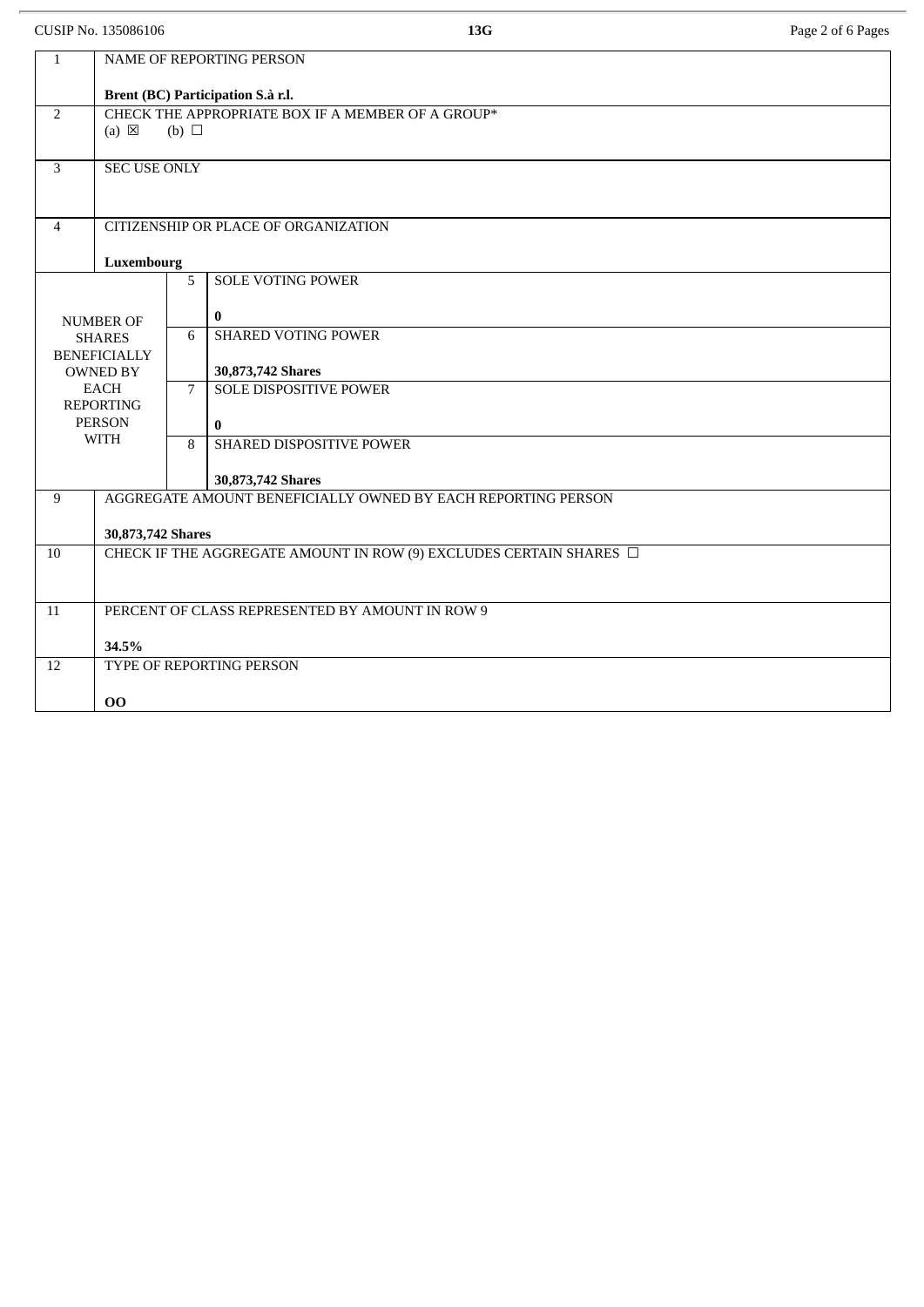#### CUSIP No. 135086106 **13G** Page 3 of 6 Pages

#### **Item 1(a). Name of Issuer**

The name of the issuer to which this filing on Schedule 13G relates is Canada Goose Holdings Inc. (the "Company").

#### **Item 1(b). Address of Issuer's Principal Executive Offices**

The principal executive offices of the Company are located at 250 Bowie Avenue, Toronto, Ontario, Canada M6E 4Y2.

#### **Item 2(a). Name of Person Filing**

This statement is being filed on behalf of Brent (BC) Participation S.à r.l., a private limited liability company incorporated and existing under the laws of Luxembourg (the "Reporting Person"), which is owned by Brent (BC) S.à r.l, a private limited liability company incorporated and existing under the laws of Luxembourg ("Brent BC"), which is owned by Bain Capital Integral Investors 2008, L.P., a Cayman Islands exempted limited partnership ("Integral"), whose general partner is Bain Capital Investors, LLC, a Delaware limited liability company ("BCI"). As a result, BCI may be deemed to share voting and dispositive power with respect to the securities held by the Reporting Person.

#### **Item 2(b). Address of Principal Business Office or, if none, Residence**

The principal business address of each of the Reporting Person, Brent BC, Integral and BCI is 200 Clarendon Street, Boston, MA 02116.

#### **Item 2(c). Citizenship**

The Reporting Person and Brent BC are each organized under the laws of Luxembourg. Integral is organized under the laws of the Cayman Islands. BCI is organized under the laws of the State of Delaware.

#### **Item 2(d). Title of Class of Securities**

The class of equity securities of the Company to which this statement on Schedule 13G relates is Subordinate Voting Shares.

#### **Item 2(e). CUSIP Number**

The CUSIP number of the Company's Subordinate Voting Shares is 135086106.

#### Item 3. If this statement is filed pursuant to §§ 240.13d-1(b) or 240.13d-2(b) or (c), check whether the person filing is a: Not applicable.

- (a)  $\Box$  Broker or dealer registered under section 15 of the Act (15 U.S.C. 780);
- (b)  $\Box$  Bank as defined in section 3(a)(6) of the Act (15 U.S.C. 78c);
- (c)  $\Box$  Insurance company as defined in section 3(a)(19) of the Act (15 U.S.C. 78c);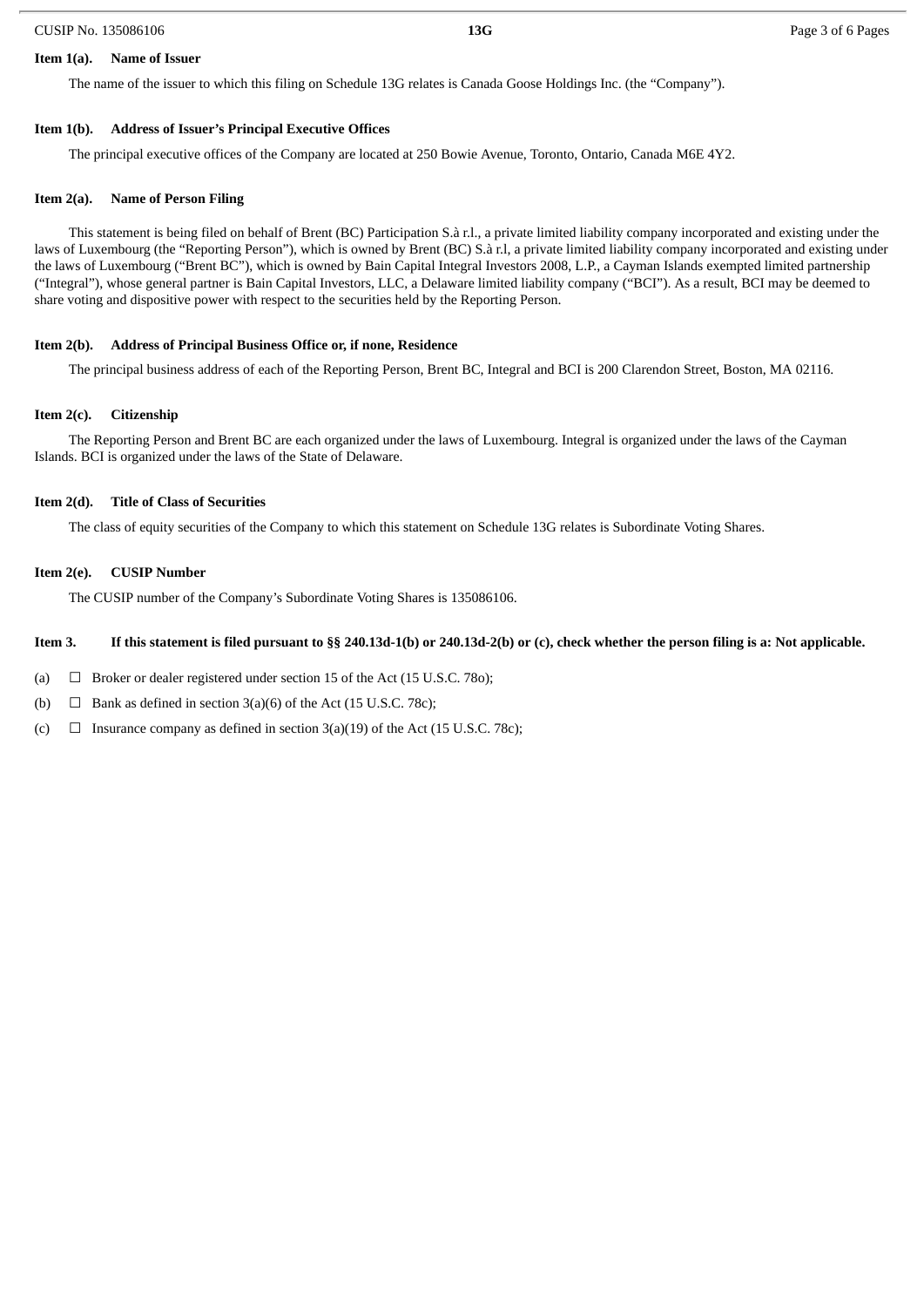| CUSIP No. 135086106 |  |
|---------------------|--|
|                     |  |

- (d)  $\Box$  Investment company registered under section 8 of the Investment Company Act of 1940 (15 U.S.C. 80a-8);
- (e)  $\Box$  An investment adviser in accordance with § 240.13d-1(b)(1)(ii)(E);
- (f)  $\Box$  An employee benefit plan or endowment fund in accordance with § 240.13d-1(b)(1)(ii)(F);
- (g)  $\Box$  A parent holding company or control person in accordance with § 240.13d-1(b)(1)(ii)(G);
- (h)  $\Box$  A savings association as defined in Section 3(b) of the Federal Deposit Insurance Act (12 U.S.C. 1813);
- (i)  $\Box$  A church plan that is excluded from the definition of an investment company under section 3(c)(14) of the Investment Company Act of 1940 (15 U.S.C. 80a-3);
- (j)  $\Box$  A non-U.S. institution in accordance with § 240.13d-1(b)(1)(ii)(J);
- (k)  $\Box$  Group, in accordance with § 240.13d-1(b)(1)(ii)(K).

#### **Item 4. Ownership**

#### **Item 4(a). Amount beneficially owned**

This Schedule 13G is being filed on behalf of the Reporting Person. As of the close of business on December 31, 2018, the Reporting Person held 30,873,742 Multiple Voting Shares of the Company.

The rights of the holders of the Company's Multiple Voting Shares and Subordinate Voting Shares are substantially identical, except with respect to voting and conversion. The Subordinate Voting Shares have one vote per share and the Multiple Voting Shares have 10 votes per share. The Subordinate Voting Shares are not convertible into any other class of shares, while the Multiple Voting Shares are convertible into Subordinate Voting Shares on a one-for-one basis at the option of the holder and under certain other circumstances.

Accordingly, the 30,873,742 Multiple Voting Shares held by the Reporting Person are convertible, at the option of the Reporting Person, into 30,873,742 Subordinate Voting Shares, or approximately 34.5% of the Company's outstanding Subordinate Voting Shares.

The 30,873,742 Multiple Voting Shares held by the Reporting Person represent approximately 54.3% of the Company's total voting power

The percentage of the Company's outstanding Subordinate Voting Shares and total voting power held by the Reporting Person are based on 58,671,304 Subordinate Voting Shares and 51,004,076 Multiple Voting Shares outstanding, as reported in the Company's prospectus supplement filed with the Securities and Exchange Commission pursuant to Rule 424(b) on November 28, 2018.

The Reporting Person is party to an Investor Rights Agreement, dated as of March 6, 2017, with DTR LLC, an entity indirectly controlled by the Company's President and Chief Executive Officer. The Investor Rights Agreement requires that the Reporting Person and DTR LLC cast all votes to which they are entitled to elect directors designated in accordance with the terms and conditions of the Investor Rights Agreement. As a result, the Reporting Person and DTR LLC may be deemed to be a group for purposes of Section 13(d) of the Act. The Reporting Person disclaims beneficial ownership of the securities held by DTR LLC.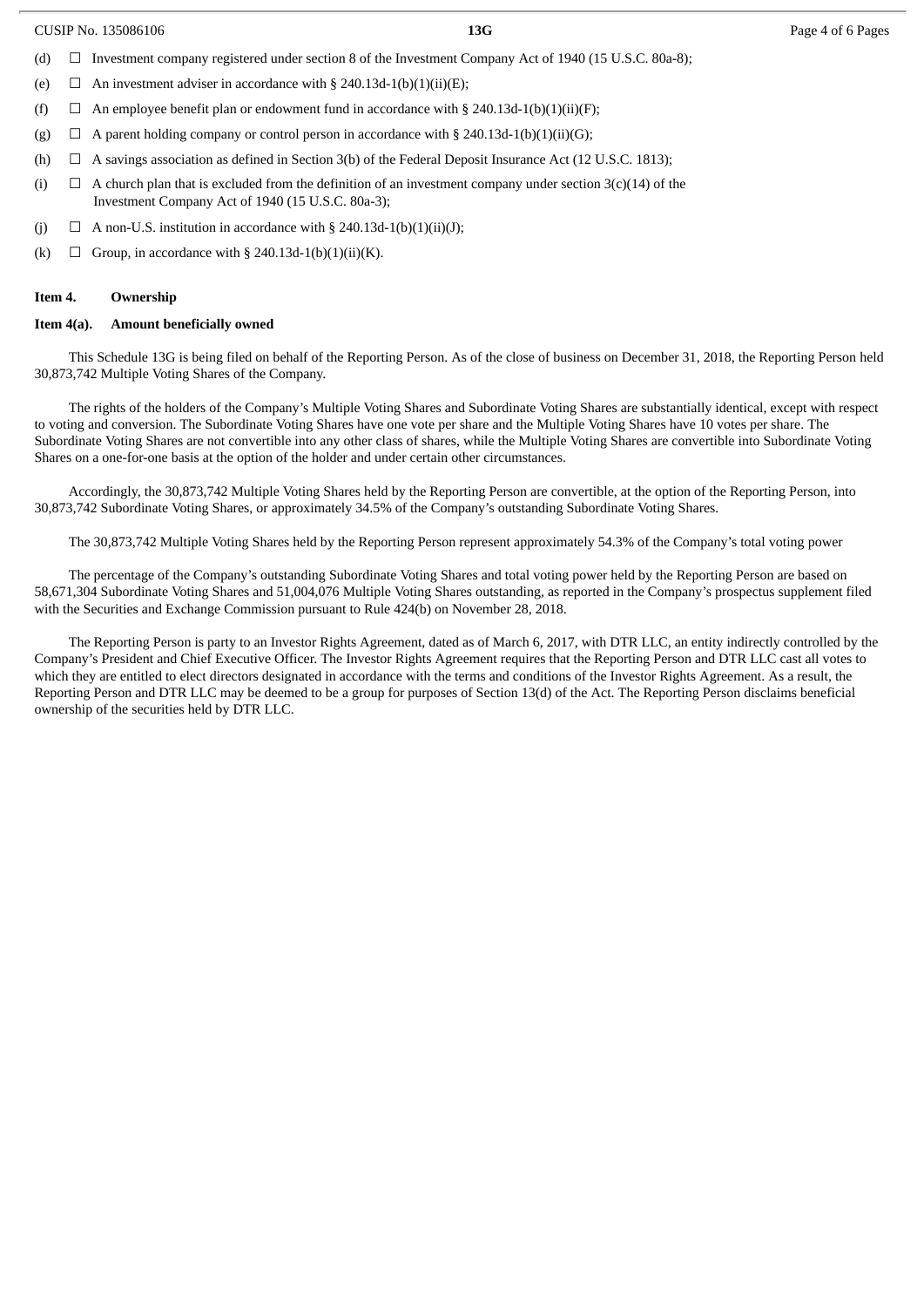#### **Item 4(b). Percent of Class**

See Item 4(a) hereof.

#### **Item 4(c). Number of shares as to which such person has:**

| (i) sole power to vote or to direct the vote:                 | 0          |
|---------------------------------------------------------------|------------|
| (ii) shared power to vote or to direct the vote:              | 30.873.742 |
| (iii) sole power to dispose or to direct the disposition of:  | $\Omega$   |
| (iv) shared power to dispose or to direct the disposition of: | 30.873.742 |

#### **Item 5. Ownership of Five Percent or Less of a Class**

Not applicable.

#### **Item 6. Ownership of More than Five Percent on Behalf of Another Person**

Not applicable.

#### Item 7. Identification and Classification of the Subsidiary which Acquired the Security Being Reported on by the Parent Holding **Company or Control Person:**

Not applicable.

### **Item 8. Identification and Classification of Members of the Group**

See Item 4(a) above.

#### **Item 9. Notice of Dissolution of Group**

Not applicable.

#### **Item 10. Certification**

Not applicable